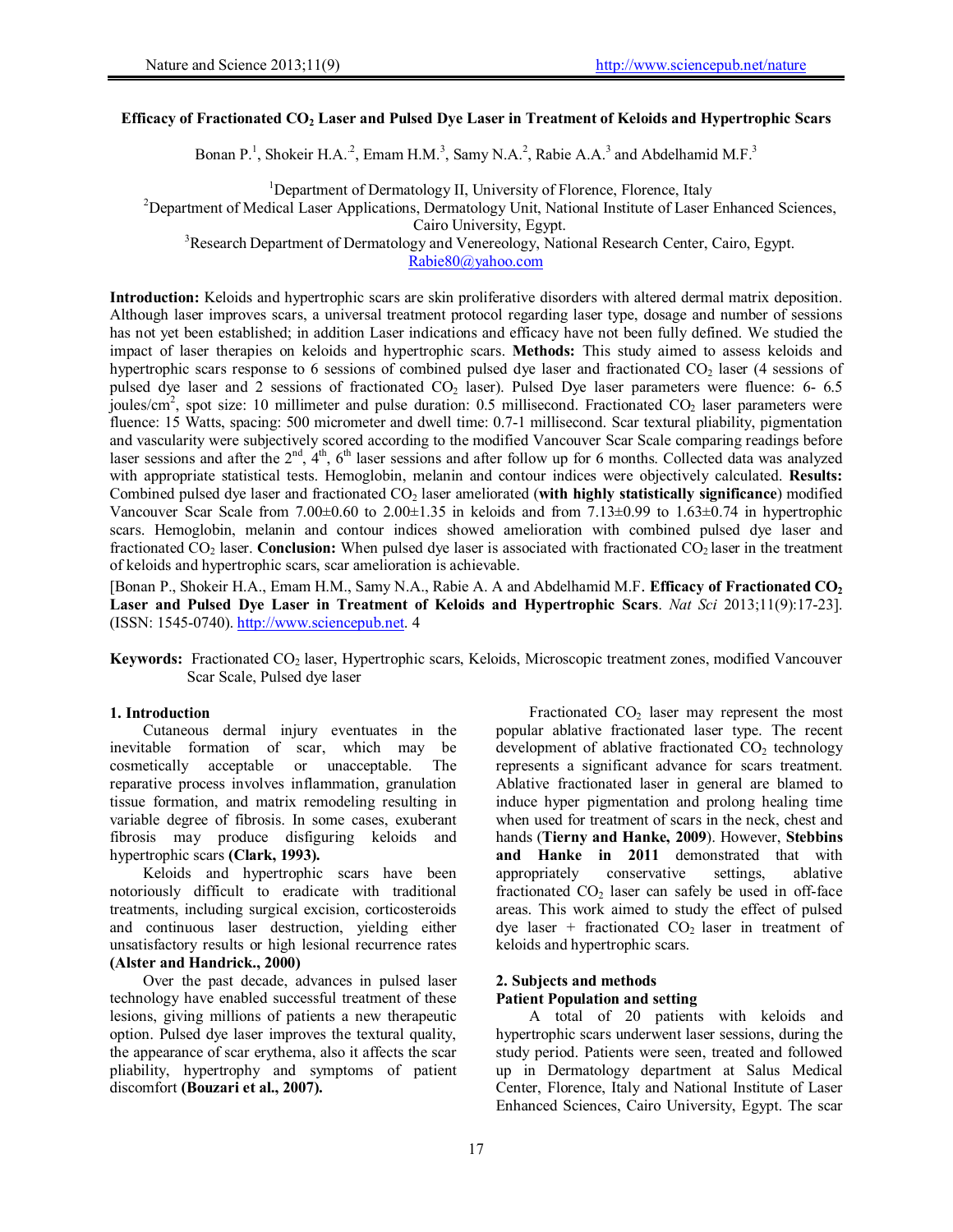duration ranged from 2 to 11 years. Demographic data collected include age, sex, location and scar duration. Outcome data include incidence of complications and number of procedures.

# **Study design**

.

We conducted a prospective, before-after, study of all keloids and hypertrophic scar patients who underwent laser treatment of keloids and hypertrophic scars during a 24-month period. In this model, both keloids and hypertrophic scars were assessed before and after treatment, using modified Vancouver Scar Scale (**Table 1**) and a specialized camera (Cutaneous Multi Spectral Analyzator) that detects hemoglobin, melanin and contour. All patients with keloids and hypertrophic scars were treated, with no patients serving as negative, untreated, internal controls. Rather, post treatment patients were compared to pretreatment patients, to measure the effect of the intervention

| Table 1: Modified Vancouver Scar Scale (Bowes et al, 2002). |  |
|-------------------------------------------------------------|--|
|-------------------------------------------------------------|--|

| Parameter    | Rating         | Description                                                             |
|--------------|----------------|-------------------------------------------------------------------------|
| Vascularity  | $0$ , normal   | Color closely resembles the color over the rest of one's body.          |
|              | $1$ , pink     | A slight increase in local blood supply.                                |
|              | 2, red         | A significant increase in local blood supply.                           |
|              | 3, purple      | Excessive local blood supply.                                           |
| Pigmentation |                | Hypopigmentation.                                                       |
|              | 1, normal      | Color closely resembles the color over the rest of one's body.          |
|              |                | Hyperpigmentation.                                                      |
| Pliability   | $0$ , normal   | Normal pliability.                                                      |
|              | $1$ , supple   | Flexible with minimal resistance.                                       |
|              | 2, yielding    | Giving way to pressure; offering moderate resistance.                   |
|              | $3.$ firm      | Solid, inflexible unit, not easily moved, resistant to manual pressure. |
|              | 4, banding     | Rope like tissue, does not limit the range of motion.                   |
|              | 5. contracture | Permanent shortening of scar, limit the range of motion.                |

## **Main Outcome Measures**

For this study, we measured functional outcomes, as determined by a scar scale and a specialized camera. For subjective, provider-rated outcomes we used the modified Vancouver Scar Scale which is an easy-touse method that provides measurement in 3 distinct categories: vascularity, pigmentation and pliability. For objective, patient-reported outcomes, we used Cutaneous MultiSpectral Analyzator that detects hemoglobin, melanin and contour indices. Range of scores for modified Vancouver Scar Scale varied from 0 to 10 with higher score associated with more morbidity.

### **Data Collection**

Both the **modified Vancouver Scar Scale** and the Cutaneous MultiSpectral Analyzator were assessed immediately before the  $1<sup>st</sup>$  session, after the  $6<sup>th</sup>$  session and after  $6$  months follow up after  $6<sup>th</sup>$  session. **Modified Vancouver Scar Scale** was determined by 2 blinded observers at the time of assessment, regarding the previous **scale** and type of therapy. Hemoglobin, melanin and contour indices were assessed using the Cutaneous Multi Spectral Analyzat or. Data regarding, laser type, laser setting, complications and follow up were recorded and housed in a separate, secure database.

## **Surgical Technique**

All procedures were performed in a hospital based ambulatory surgery center. Patients underwent laser treatment with topical anesthesia only. Specific operative technique, including type of laser and range of settings, has been documented elsewhere, but overall treatment algorithm includes the following modalities:

- 1. Vascular specific, 595-nm wavelength, pulsed dye laser photothermolysis to reduce hyperemia and improve pliability of the scar (**Dermobeam 2000, DEKA, Calenzano, Italy**). Typical settings include a fluence of 6-6.5  $j/cm^2$ , spot size of 10 mm, pulse duration of 0.5 ms and 1 pass.
- 2. Ablative, fractionated, 10,600 nm wavelength  $CO<sub>2</sub>$  laser resurfacing to correct abnormal texture, thickness, and stiffness of keloids and hypertrophic scars (**SmartXide DOT; DEKA, Calenzano, Italy**). Typical settings include energy per session measuring 15 Ws. Spacing was adjusted at 500  $\mu$ m and dwell time at 0.7-1 ms. Only 1 pass is performed with the hand piece.

Laser treatment of keloids and hypertrophic scars begins no sooner than 2 years after injury and wound closure and continues every 4 to 6 weeks for 6 sessions (4 sessions with pulsed dye laser and 2 sessions with fractionated  $CO<sub>2</sub>$  laser). Wound care includes topical antibiotic ointment (fusidic acid) application twice daily for 7 days and return to work or school within 3 to 5 days after the procedure. Patients do not routinely receive preoperative antibiotic or antiviral prophylaxis, unless they are carriers of methicillin-resistant Staphylococcus aureus or have frequent outbreaks of oral herpes simplex. Post operative analgesia is accomplished with non steroidal anti inflammatory agents.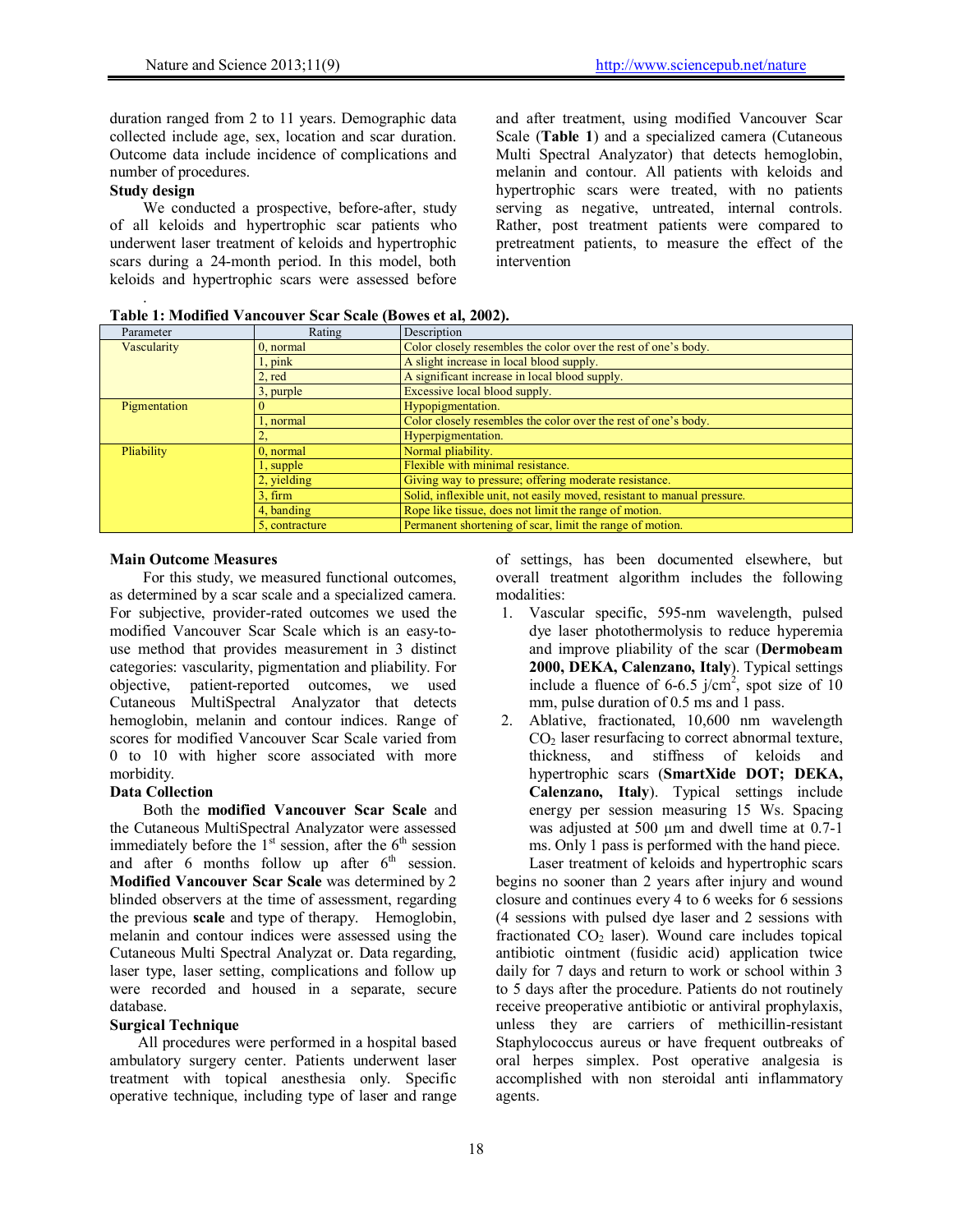## **Statistical analysis**

Data were analyzed using SPSS software package version 16.0 (SPSS/Windows Version 16.0, SPSS Inc., Chicago, IL, USA). Student T test, with statistical significance assigned to P values less than 0.05.

#### **3. Results**

# **Patient Demographics**

From January 2010 to January 2012 we treated 20 patients with keloids and hypertrophic scars. The duration of keloids ranged from 2 to 9 years (4.62±2.32). The duration of hypertrophic scars ranged from 2 to 11 years  $(5.06\pm2.61)$ . The sites involved in the keloids group patients, in order of frequency, were: the shoulder in  $\frac{1}{2}$  (41.6%), the neck in 3 (25%), the presternal area in  $3(25\%)$ , the hand in  $1(8.4\%)$ . The sites involved in the hypertrophic scars group patients were: the forearm in 3  $(37.5\%)$ , the neck in 2  $(25\%)$ , the face in 2  $(25\%)$ , the infra mammary area in 1  $(12.5\%)$ .

Mean age of keloids was 36.25±10.27 and mean age of hypertrophic scars was 41.25±7.88.

# **Outcome Measures**

Over the course of the study modified Vancouver Scar Scale in keloids and hypertrophic scars decreased from  $7.00\pm0.60$  to  $2.00\pm1.35$  and from  $7.13\pm0.99$  to 1.63±0.74 respectively (**Table 2 and 3**). By analyzing the data of Cutaneous MultiSpectral Analyzator camera, the **hemoglobin** index of both keloids and hypertrophic scars reported a highly significant decrease from 47.58±15.93 to 7.61±4.47 and from 48.37±14.24 to 7.75±9.54 (p<0.01) respectively. **Melanin** index showed a highly significant decrease in both keloids and hypertrophic scars from 9.50±10 to 5.69 $\pm$ 6.07 and from 14.81 $\pm$ 8.82 to 8.45 $\pm$ 5.03 (p<0.05) respectively. **Contour** showed a highly significant improvement in both keloids and hypertrophic scars (**Figure 1 and 2**).

|                               | Before the 1 <sup>st</sup> | After the $2nd$ | After the $4th$ | After the $6th$ | After 6 months  | $P$ -value |
|-------------------------------|----------------------------|-----------------|-----------------|-----------------|-----------------|------------|
|                               | laser session              | laser session   | laser session   | laser session   | follow up       | 1&5        |
| Vascularity                   | $2.50\pm0.52$              | $1.83 \pm 0.39$ | $1.00 \pm 0.43$ | $0.42\pm0.51$   | $0.42\pm 0.51$  | 0.000      |
| $mean \pm SD$ range           |                            |                 |                 |                 |                 |            |
| Pigmentation<br>$mean \pm SD$ | $1.42 \pm 0.51$            | $1.42 \pm 0.51$ | $1.25 \pm 0.62$ | $0.92\pm 0.67$  | $0.92\pm 0.67$  | 0.007      |
| range                         |                            |                 |                 |                 |                 |            |
| Pliability mean SD range      | $3.08 \pm 0.51$            | $2.25 \pm 0.75$ | $1.50 \pm 0.52$ | $0.67 \pm 0.78$ | $0.67 \pm 0.78$ | 0.000      |
| Total score                   | $7.00 \pm 0.60$            | $5.50\pm0.80$   | $3.75 \pm 0.87$ | $2.00 \pm 1.35$ | $2.00 \pm 1.35$ | 0.000      |
| $mean \pm SD$ range           |                            |                 |                 |                 |                 |            |

**Table 2:** Modified Vancouver Scar Scale in keloid patients treated with combined pulsed dye laser and fractionated CO<sub>2</sub> laser.

Significant *P* value  $(\leq 0.05)$  Highly significant *P* value  $(\leq 0.01)$ 

**Table 3:** Modified Vancouver Scar Scale in hypertrophic scar patients treated with combined pulsed dye laser and fractionated CO<sub>2</sub> laser.

|                               | Before the 1 <sup>st</sup> laser | After the $2nd$ | After the $4th$ | After the $6th$ | After 6 month   | $P$ -value |
|-------------------------------|----------------------------------|-----------------|-----------------|-----------------|-----------------|------------|
|                               | session                          | laser session   | laser session   | laser session   | follow up       | 1&5        |
| Vascularity                   | $2.50\pm0.53$                    | $1.63 \pm 0.58$ | $1\pm 0$        | $0.25 \pm 0.46$ | $0.25 \pm 0.46$ | 0.000      |
| $mean \pm SD$ range           |                                  |                 |                 |                 |                 |            |
| Pigmentation<br>$mean \pm SD$ | $1.63 \pm 0.52$                  | $1.50 \pm 0.53$ | $1.50 \pm 0.53$ | $1.13 \pm 0.64$ | $1.13 \pm 0.64$ | 0.033      |
| range                         |                                  |                 |                 |                 |                 |            |
| Pliability mean±SD            | $3.13 \pm 0.64$                  | $2.25 \pm 0.46$ | $1.37 \pm 0.52$ | $0.25 \pm 0.46$ | $0.25 \pm 0.46$ | 0.000      |
| range                         |                                  |                 |                 |                 |                 |            |
| Total score                   | $7.13 \pm 0.99$                  | $5.38 \pm 0.74$ | $3.88\pm0.64$   | $1.63 \pm 0.74$ | $1.63 \pm 0.74$ | 0.000      |
| $mean \pm SD$ range           |                                  |                 |                 |                 |                 |            |

Significant *P* value (<0.05 Highly significant *P* value **(<0.01)** 

#### **Complications**

Pulsed dye laser treatments were well tolerated. Subjects described the procedure as near painless. Immediately after treatment all subjects were noted to have purplish discoloration of the scar. No complications were noted during the course of the study. On the other hand, fractionated  $CO<sub>2</sub>$  laser was accompanied by post operative erythema which subsided from 3 to 6 days. Shedding of the scabs caused by fractionated  $CO<sub>2</sub>$  laser was seen during the 1<sup>st</sup> week after treatment and patients were reassured that this was a normal sign. We may attribute the

absence of complications after the use of pulsed dye laser laser to the fair skin types of patients studied in this work (Fitzpatrick type II and III). Adequate pre and post treatment preparations of patients in the present study with sunscreens, topical retinoids, cold fomentations, and local antibiotics share in the fortunate absence of complications after both pulsed dye and fractionated  $CO<sub>2</sub>$  laser sessions. Histopathological specimens could not be harvested from patients in this study because they refused any surgical insult for fear of scar deterioration.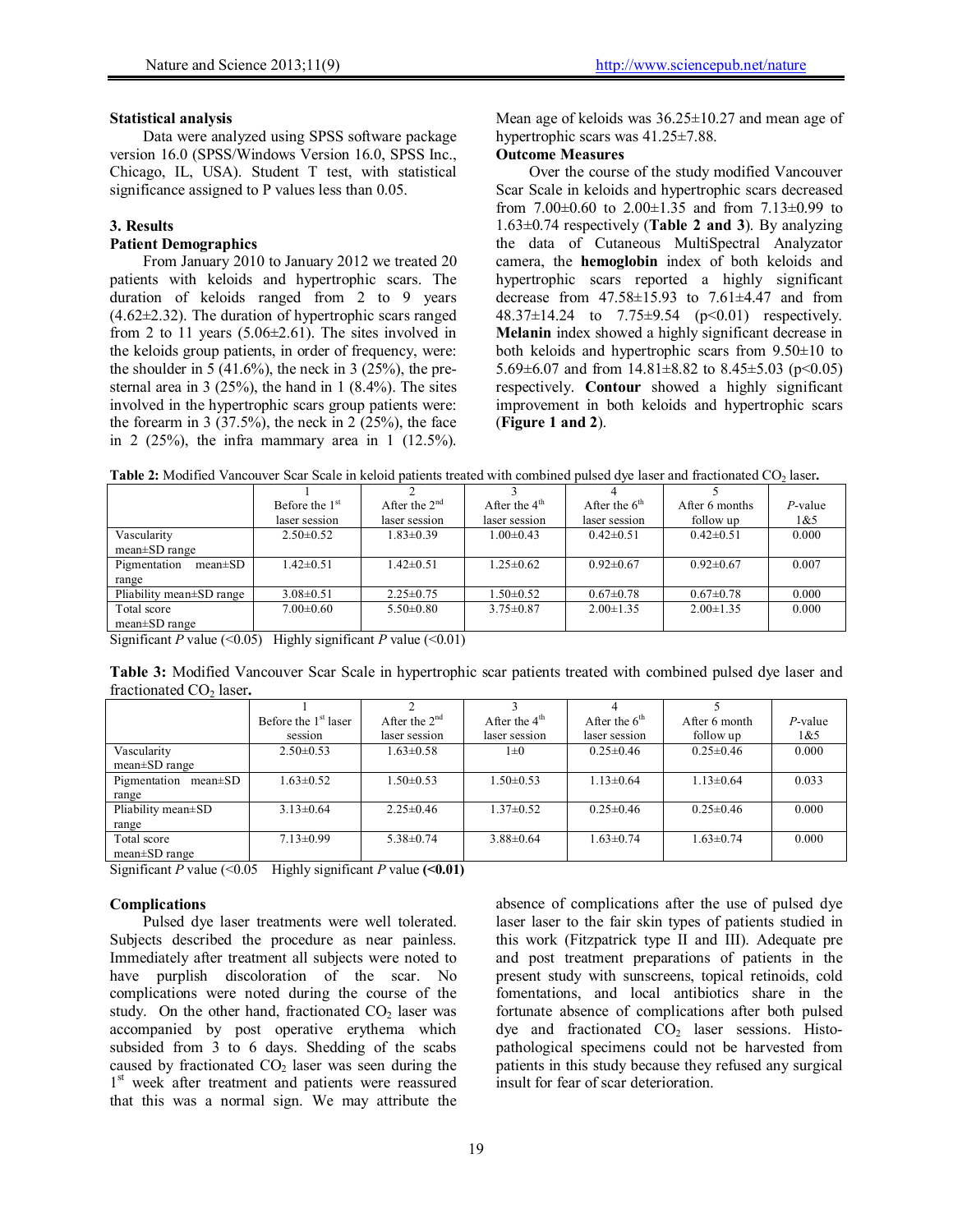

**Figure 1**: Hemoglobin (hb), melanin and contour of keloids pre, post 6 sessions of combined pulsed dye laser and fractionated CO<sub>2</sub> laser and after follow up of 6 months.

Improvements of scar characters were evident in keloids and hypertrophic scars patients to variable levels. The recorded character improvement of the 2



**Figure 2**: Hemoglobin (hb), melanin and contour of hypertrophic scars pre, post 6 sessions of combined pulsed dye laser and fractionated  $CO<sub>2</sub>$  laser and after follow up of 6 months.

different scar types varied according to the used laser modality (**Figures 3-6**).



Figure 3: Left shoulder keloid before (a), after (b) 6 sessions of combined pulsed dye laser and fractionated CO<sub>2</sub> laser and after follow up of 6 months (c).



**Figure 4:** Right cheek and upper lip hypertrophic scar before (a) and after (b) 6 sessions of fractionated CO<sub>2</sub> laser.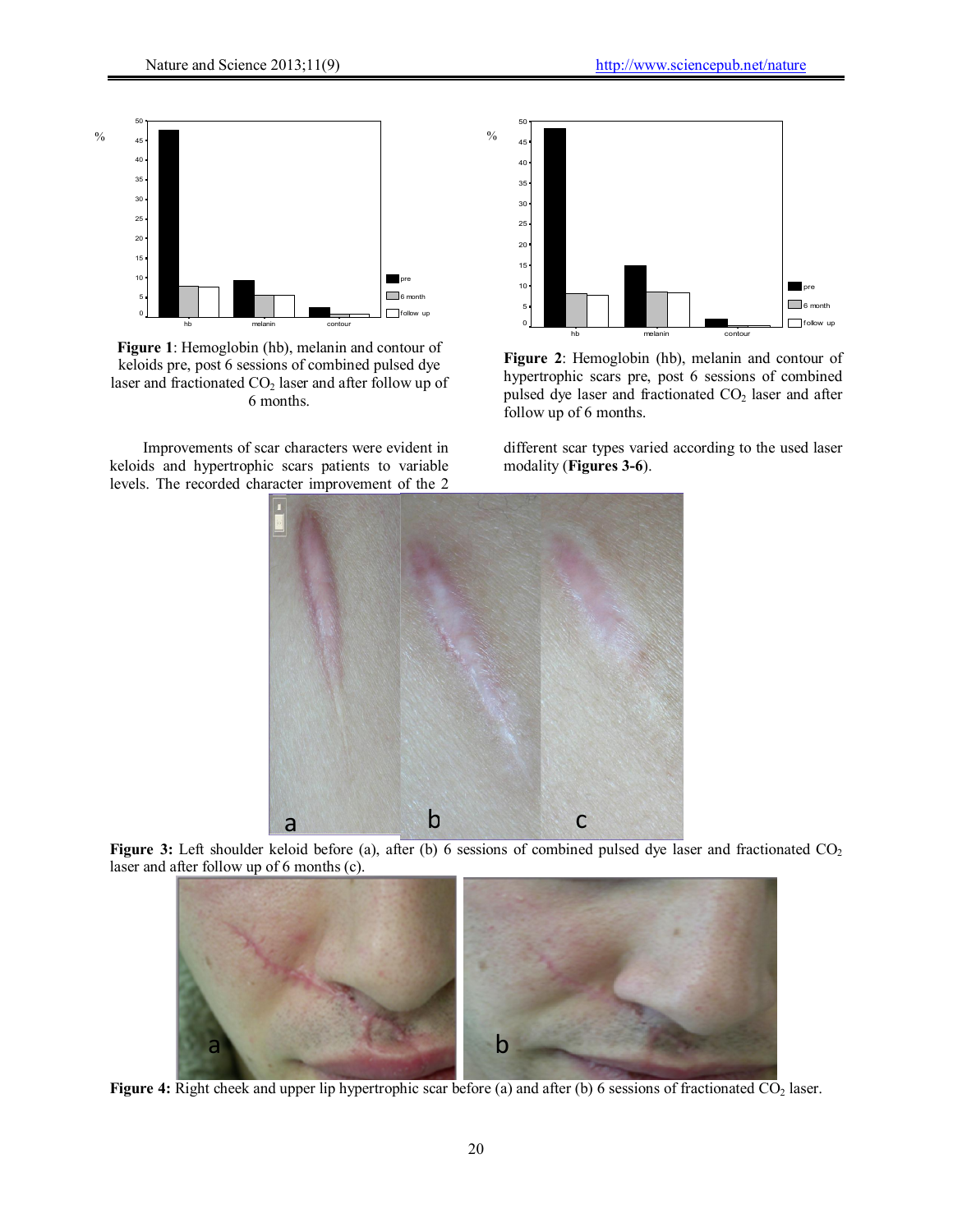

**Figure 5:** Right arm hypertrophic scar before (a), after (b) 6 sessions of combined pulsed dye laser and fractionated  $CO<sub>2</sub>$  laser and after follow up of 6 months (c).



**(Figure 6)** Cutaneous MultiSpectral Analyzator image for left cheek hypertrophic scar before (a) and after (b) combined pulsed dye and fractionated CO<sub>2</sub> laser treatment showing a decrease in the hemoglobin amount.

## **3. Discussion**

In this prospective, before-after cohort study assessing the effect of laser therapy on keloids and hypertrophic scars, we provide strong evidence that treatment with pulsed dye laser and fractionated  $CO<sub>2</sub>$ laser improves the objective and the subjective components of these scars, based on both the modified Vancouver Scar Scale and the Cutaneous MultiSpectral Analyzator. Within the 24 months of this study period, the modified Vancouver Scar Scale decreased significantly in both keloids and hypertrophic scars from  $7.00\pm0.60$  to  $2.00\pm1.35$  and from  $7.13\pm0.99$  to  $1.63\pm0.74$  respectively. from  $7.13\pm0.99$  to  $1.63\pm0.74$  respectively. Hemoglobin, melanin and contour indices decreased with a highly significant improvement. These results were achieved after 6 laser sessions (4 pulsed dye laser and 2 fractionated  $CO<sub>2</sub>$  laser sessions). We concluded that laser can be safely combined to treat keloids and hypertrophic scars and achieve nearby results of invasive surgical interference. Laser may not only complement traditional modalities of compression garments, silicone sheeting, deep

massage and moisturizing agents, but these emerging technologies may also disrupt current algorithms and reset our expectations of what we can achieve, in restoring form of patients with keloids and hypertrophic scars.

In addition to improving the characteristics of keloids and hypertrophic scars, we note that laser treatments result in substantial gain in the physical components of keloids and hypertrophic scars. The improvement in keloids and hypertrophic scars continue with consecutive sessions. For this reason we recommend several sessions and guide our overall treatment plan based on the response of the patient to these laser treatments. Not only does laser therapy improve the physical aspects of keloids and hypertrophic scar, this approach may also eliminate the need for or decrease the magnitude of reconstructive surgery.

The study results showed that combined pulsed dye laser and fractionated  $CO<sub>2</sub>$  laser decreased total modified Vancouver Scar Scale in the keloids patients and hypertrophic scars patients from 7.00±0.60 to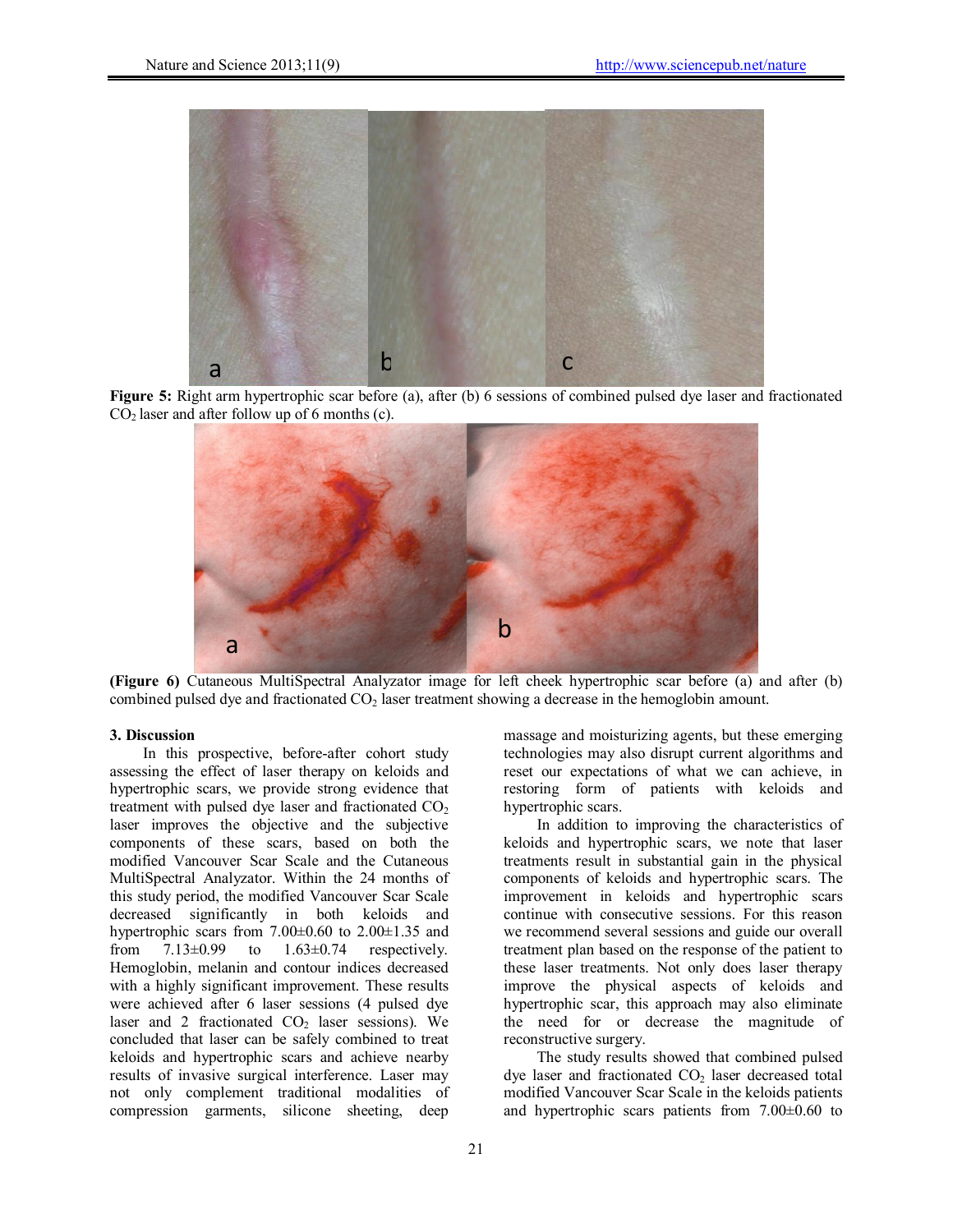2.00±1.35 and from 7.13±0.99 to 1.63 ±0.74 respectively. **Martin and Collawn in 2013** combined both 7-session laser (pulsed dye laser and fractionated  $CO<sub>2</sub>$  laser) with triamcinolone acetonide (TAC) intralesional injections and reported a lighter purple color and a flatter appearance of treated keloids. In a study by **Hultman et al, 2013** combined pulsed dye laser (3 to 5 sessions) and fractionated  $CO<sub>2</sub>$  laser (1 to 3 sessions) in treatment of burn hypertrophic scars. The interval between sessions was 6 weeks. They wrote that pulsed dye laser is useful for reducing the size and hyperemia and the fractionated  $CO<sub>2</sub>$  laser is useful for correcting the abnormal texture, thickness,<br>and stiffness. Improvement in vascularity, and stiffness. Improvement in pigmentation and pliability, was recorded. Changes in the burn hypertrophic scars were measured by the Vancouver Scar Scale that decreased from 11.3 to 5.5 after the last session. It does worth to mention here that despite the lower pulsed dye laser energy (6-6.5 vs  $6-11$  j/cm<sup>2</sup>) and the shorter pulse duration (0.5 vs 1.5 ms) delivered in the present study, the results were comparable.

Fractionated  $CO<sub>2</sub>$  laser seems to be an encouraging approach in treatment of keloids. The CO<sub>2</sub> laser decreases fibroblasts proliferation, increases basic fibroblast growth factor (bFGF) production (that reduces collagen synthesis) and inhibits transforming growth factor beta 1 (TGF-β1) secretion (that increases collagen synthesis) (**Scrimali et al., 2012**). Fractionated resurfacing may improve Hypertrophic scars through vaporization or coagulation of microscopic dermal columns and this in turn stimulates collagen production and remodeling **(Hultman et al., 2012)**.

Pulsed dye laser affects blood vessels of keloids and hypertrophic scars through the concept of selective photothermolysis, in which the light energy emitted from pulsed dye laser, is absorbed by hemoglobin, generating heat and leading to coagulation necrosis **(Liu et al., 2012).** Vascular changes were also noted in pulsed dye laser irradiated tissue beginning with occlusion of the papillary vascular plexus and evolving to longitudinal rearrangement of blood vessels and cross-filling between vessels of adjacent territories (**Lack and Rachel, 2004**). **Manuskiatti et al in 2001** reported a decrease in erythema after treating erythematous keloids segments with pulsed dye laser in laser parameters close to those used in the present study (5-  $7$  j/cm<sup>2</sup> fluence, 0.45 msec pulse duration and 5 mm spot size). Vascularity improvement came significant in their results  $(p=0.03)$  after 5-6 sessions pulsed dye laser and came highly significant in the results of the present study (0.000) after 4 sessions Pulsed dye laser and 2 sessions fractionated CO<sub>2</sub> laser. **Chan et al., (2004)** showed a decrease in vascularity after

treatment of linear erythematous hypertrophic scars with pulsed dye laser. Fractionated laser may cause microscopic thermal damage to the small blood vessel walls of the dermal vasculature under the effect of photothermolysis (**Glaich et al., 2007**). It does worth to mention here that we could not find published work justifiable for comparison with our study recording keloids vascularity changes after its irradiation with fractionated CO<sub>2</sub> laser.

 In the present study after combined pulsed dye laser with fractionated  $CO<sub>2</sub>$  laser, improved hypertrophic scars colors: 4 red and 2 purple colored hypertrophic scars changed to normal and 2 purple hypertrophic scars changed to pink.

Pulsed dye laser 585nm targets melanin (**Zelickson et al., 1999**). **Groover and Alster (2000)** used pulsed dye laser 585 nm with fluence between 5- 5.5  $\hat{j}$ /cm<sup>2</sup> with 10 mm spot size for 4 sessions. Improvement of hyper pigmentation was noticed. In the present study using pulsed dye laser and fractionated  $CO<sub>2</sub>$  laser 6 out of 10 hyperpigmented keloids and hypertrophic scars turned to normal color. The remaining 4 scars partially responded to the combined laser treatment showing new areas of normal color.

**Alster and Handrick., (2000)** reported that pulsed dye laser makes dermal collagen finer, more fibrillar, and less dense. They also claimed that ischemia from micro vascular destruction caused by laser, releases collagenase, leading to collagenolysis. They noted that dermal heat produced from blood vessels irradiated by laser can stimulate the collagen synthesis. **Manuskiatti et al., (2007)** used 595-nm pulsed dye laser at a fluence of  $7$  j/cm<sup>2</sup> and pulse duration of 0.45 ms in treatment of keloids. Patients were treated every 4 weeks for a total of 3 treatments. Improved scar softening and elasticity of segments were noticed. With the same 595-nm pulsed dye laser and very similar parameters for 4 laser sessions of pulsed dye laser and 2 sessions of fractionated  $CO<sub>2</sub>$ laser, the results in the present study showed significantly decreased keloids pliability from  $3.08\pm0.52$  to  $0.67\pm0.78$  and improved its contour from 2.38±0.63 to 0.71±0.29. **Alster and Handrick (2000)** noticed improved pliability and texture of hypertrophic scars treated with 585-nm pulsed dye laser with energy fluencies ranging from 5.5 to 7.5  $j/cm<sup>2</sup>$  and 7-mm or 10 mm spot size. In the present study combining 595-nm pulsed dye laser with fractionated  $CO<sub>2</sub>$  laser showed a highly significant decrease in hypertrophic scars pliability from  $3.12\pm0.64$  to  $0.25\pm0.46$  and improved its contour from  $2.01\pm0.68$  to  $0.30\pm0.10$  (according to modified Vancouver Scar Scale).